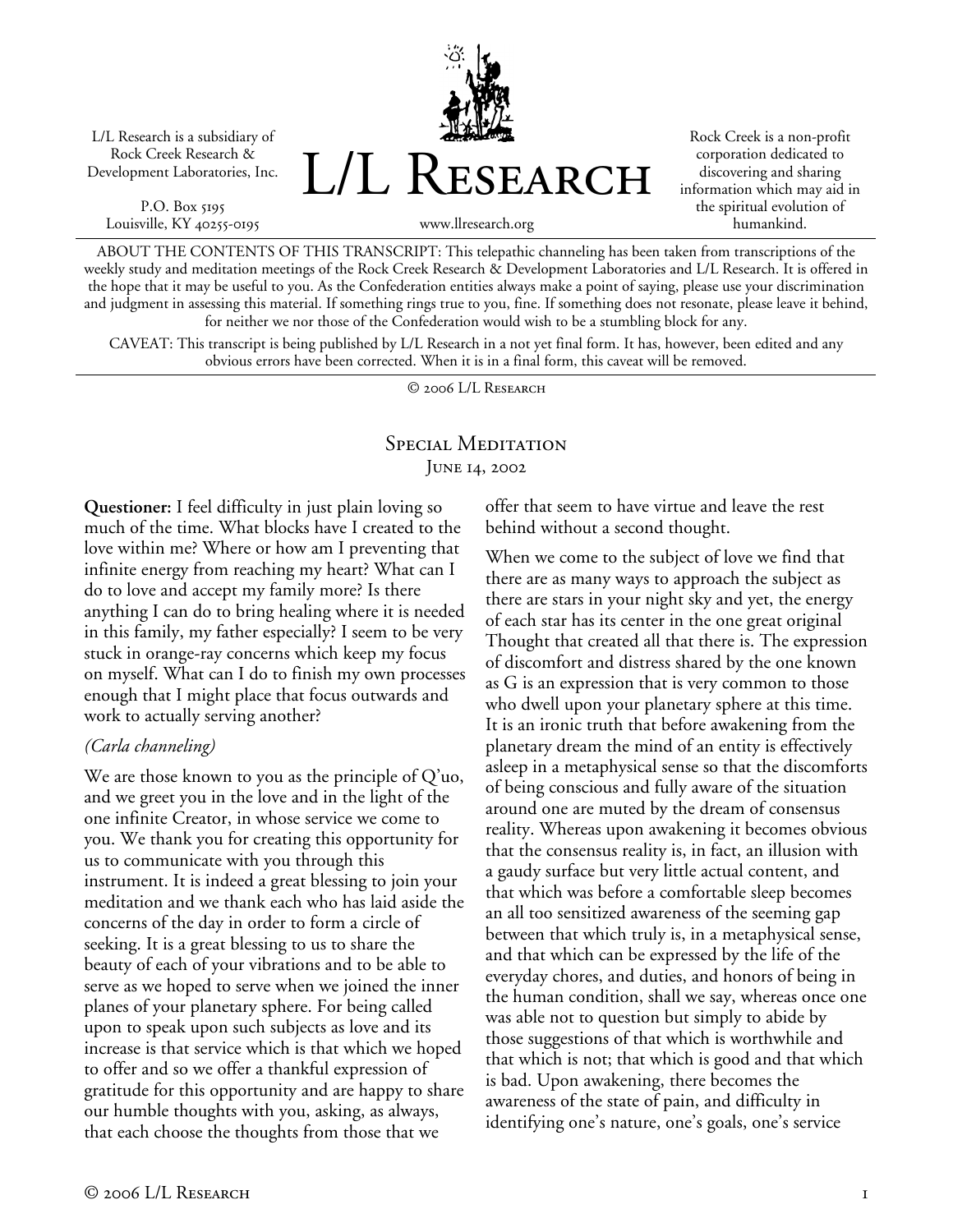and one's path ahead. The life stretches out before the gaze, full of days that are empty of true meaning and vital energy. Within this condition there is one hope, one call, and that hope and call is the call of love. For love calls not only within the being but surrounding and emanating from the being. There is the hope of multiplying, by the actions of the self, the love that is available to the world without one, and the soul begins to wonder if it will ever find that seemingly secret path through all of the twists and changes of the winding road that seemed so straight, when one was asleep, but now opens out into an increasingly mazed and seemingly confused pattern of turns and twists and dead ends.

Many are the souls that sit upon a rock by the edge of this winding road alone, feeling dry as the desert, aching for company and yearning for true purpose. And this is the feeling of the desert within this dry time of awakening and getting one's bearings. It often seems as though the road truly does go on forever with no relief from the smallness of detail in the daily landscape or the yearning of the heart for greater and more abundant surroundings. We come to this group this evening with a very simple message, and that message is that this experience of dryness, and aridity, and difficulty, and discomfort is as the shell or the husk of the self and the worlds that are full of vitality, crammed and stuffed with essence, with meaning, and bursting at the seams with opportunities to be of service to the self, to the Creator, and to the world about the self. Yet, how could eyes that are so open and so aware be missing that oasis of plenty and comfort in the midst of this vast desert of experience?

We would move back with each of you, backwards in time and in mind, to a point before birth, before the approach into this illusion that you call third density. Each of you had undergone a process of planning and prayerfully, thoughtfully choosing the relationships that would serve to bring forth the patterns of catalysts that were those patterns that would engage the self in very precise and intended ways, with certain key lessons that had to do with love, with learning how to love, with learning how to accept the love of others, and learning how to be of true service and how to accept the service of others towards you. Resting in that very supported environment of guidance and planning, gazing at the incarnation ahead, may we say that each of you felt fairly confident that you would not forget your

purpose, your dreams, your goals, your hopes, and your desires for learning and for service within the incarnation to come. From that viewpoint beyond the veil of forgetting it truly looked as though it were going to be enjoyable and all too brief an experience. As this instrument has expressed it, each thought this is going to be fun. And then that point of view was lost in the rush of coming into third density fully, of beginning to breathe in and breathe out, of experiencing the limitations of the physical vehicle that must be fed, and clothed, and comforted with sleep and rest in order that it may survive, let alone be of service.

The one known as G wonders why the bulk of its thoughts and concerns at this time revolve about the self and about personal relationships. And yet, we would say that in each entity's life experience there is a constant and never-ending need for the processes of investigation into the nature of the self, and those relationships about one that have been so carefully chosen before times. In each life experience, no matter what the expectation has been beforehand of how enjoyable this experience would be, the illusion itself creates a most efficient feeling of being completely overwhelmed by the ocean of experience. The waves mount upon one another, seemingly often without rhyme or reason, and when one is washed up upon a shore in this archipelago, that shore may well be created from confusion and unanswered questions. We can only suggest to each of you that this is precisely the position in which you desired to be before incarnation. Carefully, studiously and with great love and compassion for the self, each of you planned this descent into seeming madness and chaos. Not to punish yourself, but to give yourself the opportunity to be lost within the body, the mind, and the experience of being fully vulnerable, fully blinded, fully submerged in this puzzle which is never fully worked but which cycles around so that once the puzzle is worked one way, the pieces are tossed into the air and come down to form a new pattern, a new maze, a new puzzle, in order that the incarnational lesson may be viewed once again, and then once again, and then yet again. Again, not to punish but to provide a continuing classroom in which the self begins to know the self, begins to know the mind and the heart of the self, begins at last to refine the self in the sense of coming to a new balance in that winding road of love and light. For balance there needs to be,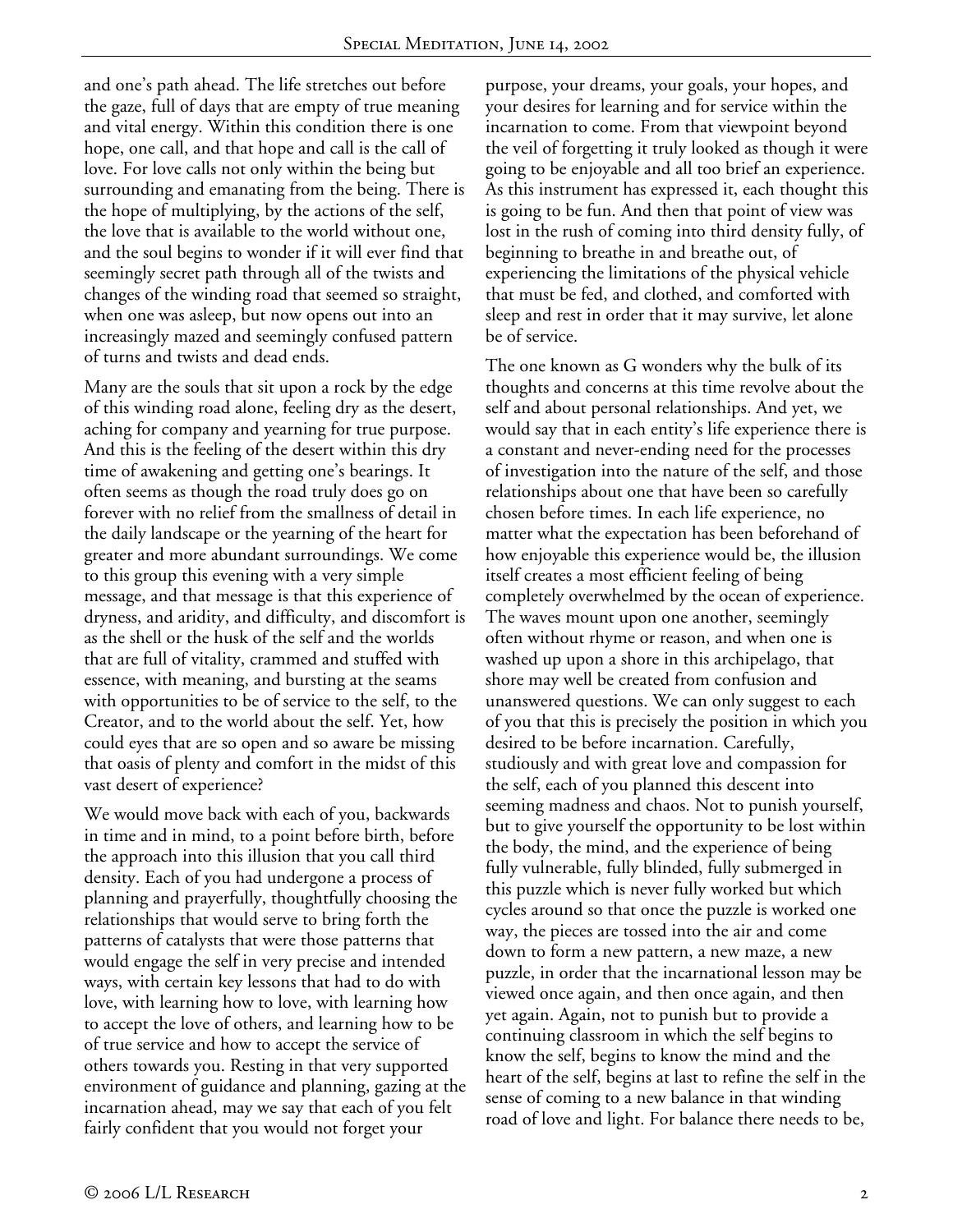and it has been your judgment before incarnation that just these lessons and just these relationships would give a rich and varied diet to the soul of choices to make, of puzzles to solve, of keys that unlock chosen doors within.

There is concern within the one known as G that there is a selfishness within that is causing too much the concern of the mind and the heart to rest within those knotty problems of self, and yet we would say that this is precisely that concern which needs to be upon the mind of the individual who is young in years, and, indeed, in a cyclical manner, this process of discovering the heart of self recurs regularly throughout the incarnation. There is no sense ever of being finished. That is a vain and shallow hope, that has nothing to do with the soul within. There is not a curriculum which one may learn and then be finished. Rather, there is an opportunity, for as long as the incarnation lasts, to place oneself in what this instrument would call the refining fire, to allow the soul to be distilled again and again in the distillery of incarnation so that each time the cycle moves a round of catalyst, experience and learning, the soul is more known to itself, more available to the conscious mind, more open and unafraid, more vulnerable to joy and sorrow, and more comfortable in the midst of suffering as well as in the midst of happy times.

Within this cycle of experience at the very center of self lies that same original Thought of love which shines out of the night sky from each star. Each soul within incarnation is also a star. Each drowning in the sea of confusion is also a master. And yet the goal is not to remember the masterhood as much as [to] begin to sense the lack of necessity for understanding. The goal of this sea of confusion is to drive the attention at last from trust in the logic, and the sense of the mind and the intellect, into the heart, to release at last the demand that the life experience make any certain kind of sense, and the creation of that energy of fearlessness that is able at last to say that, "I know that I do not understand and yet, I know that I live in a world that makes complete sense. I know that I do not understand the plan and yet I know beyond a shadow of a doubt that there is a plan. I know that I shall never understand what I am doing but I have come to know that I cannot make a mistake." Then, at last, the soul within is free to take that which this instrument calls the leap of faith, where the meaning

and the sense of life, in the metaphysical way of looking at it, begins only when that leap into midair is taken. The demands of sense and logical neatness are abandoned in favor of the full confidence in the support that comes in midair.

Perhaps each of you has seen the cartoons where the coyote dashes off into midair, chasing the roadrunner. Finally, the coyote looks down and realizes that he has run out of cliff, and once he realizes that he is running only on air he sinks like a stone and plows into the ground below. This is the human condition, yet when it becomes possible for the spirit within to cease looking down, each will find that midair is a very firm support. It is written in your holy works that the one known as Jesus was walking upon the water, in the darkness of night in the Sea of Galilee, and when those who were within a boat saw this entity walking upon the water, one of those within the boat started out to join his beloved teacher, and he, too, was walking upon the water until he realized what it was he was doing, and when the conscious mind took over the faith was lost, and the one known as Jesus had to reach out his hand, and when those hands met, the one known as Peter was once again able to navigate the water, and was able to get back safely into his boat.

The daily life is much like this small fishing boat. It is apparent to the conscious mind what is needed. A support is needed so that one does not drown, and, yet, to the soul within, it is perfectly possible to walk upon the water, or, indeed, to move into the water and breathe the water as if it were air. For the soul within is a citizen of eternity and is not limited by those things which seem to limit that human body, which each of you now experiences life from within. To the outer mind, all is this detail and that; to the spirit within, it is a unified experience. Water flowing into air, flowing into stone, flowing into fire. All things transmuting and changing, yet remaining harmonious and connected in a way that is rhythmic and musical. There is a harmony and a dance that is hidden within the folds of the everyday.

The one known as Jim presumes that he is taking large machinery to the cutting of grass and yet, in the metaphysical sense, this entity is merging his energetic being with those spirits of grass, and bush, and tree, and breeze, and dancing with them in such a way that the environment is redolent with the odor of his energy, and the energy of the grass, and the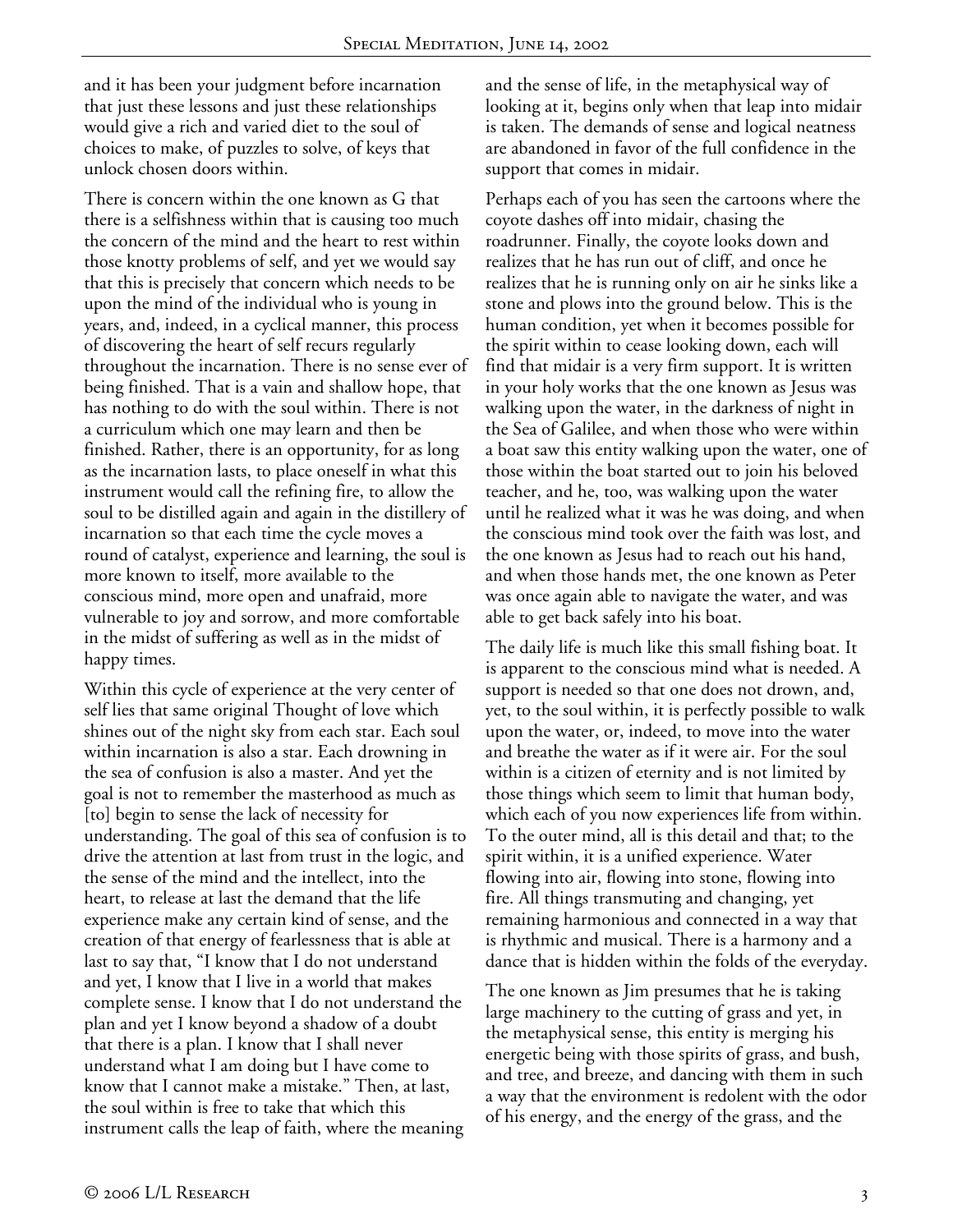energy of the air, all combining to create a pattern of love and joy. The one known as G has experienced the large machinery of forklift and the bulky boxes and loads which are moved back and forth endlessly in that which is called the warehouse and yet, in reality this entity too dances, in a dance with wood, and dust, and air, and light, in such a way that the atmosphere is forever changed in a harmonious and loving and joyful fashion. For there are no boundaries within the metaphysical world, and that which seems most humble and most usual from the outside in is in fact simply one more way to love, one more way to share the self. So that there is no work that is better than other work, there is no service that is more appropriate than another service, but, rather, there is only that moment in which all that is needed is there, and all that needs you is available for you to touch and bless by your being.

How does one find this being within? Certainly, there are periods of time in which it is appropriate for the entity to be almost consumed with concerns about the self. This entity was speaking earlier of the concept of critical mass, and it is as though within the awakening being, there comes a time of critical mass when that which has been must be laid aside, and that which is to come must be taken up, and it is just such a season that this entity, the one known as G, is experiencing at this time, and, indeed, each of those present happens also to be experiencing a point within the cycle of the experience of learning, where there is the letting go of the old and the embracing, reluctantly or enthusiastically, of that which seems very new. Such times are times when one must move within, more than seems perhaps appropriate to one who wishes to serve others and yet, perhaps we can give you the model of the light bulb in which that light gives light to others only because it is appropriately connected to the source of power, and develops that power in such a way that the filament of that lighting mechanism is activated. An entity is not designed simply to serve others. There is an inner loop of service which is entirely appropriate, which needs to be not only created but maintained so that the filament of self within is whole, and perfect, and free of blockage that it may glow with the love and the light of the infinite Creator. No matter how much energy is developed and given out from such a light, the light itself needs to retain enough power that it may continue to serve as a light. This loop, shall we say, of power within, is

fed by a self that sees the value and acknowledges the worthwhileness of that self within. Can each see that it is perfectly appropriate to retain some energy for the self? This instrument has often spoken of being transparent to the energy …

### *(Tape change.)*

… and yet until that instrument is properly empowered it cannot be a lighthouse, it cannot fulfill those services it has intended and for which it took breath.

The love that lies within is waiting at all times and in all places and conditions. There is never a time when this love is not resting quietly, glowing incandescently within the heart of self. The love of the Creator dwells within the heart, and it is the self in its concerns that often lead one away from connecting with the self in the search outward for sources of light and guidance elsewhere, and so we would complete the beginning part of this message by suggesting that for each entity there is a most congenial way to enter into the self through the use of silence and the resting in trust. It is as simple as releasing the breath and the energy of striving so that there is deep breathing in and out, that is not stressful but rather greedy for that life-giving fuel of air that fuels body and spirit. It is possible to breathe in peace and to breathe out stress, to breathe in light and to breathe out weariness. The key always for this kind of inner work is silence. We would encourage the one known as G to take deep breaths of that infinite love and light which are always flowing from the source of all things in infinite supply. There is the desire to love, and yet love is already present. There is the desire to serve, and yet by the beauty of being, each already serves.

We would at this time transfer this contact to the one know as Jim in order that the one known as G may ask any further questions that it wishes to ask at this time. We thank this instrument for its service and would leave this instrument in love and in light and transfer this contact at this time. We are those known to you as Q'uo.

## *(Jim channeling)*

I am Q'uo, and greet each again in love and in light through this instrument. At this time it is our privilege to offer ourselves. We attempt to speak to any further shorter queries which the one known as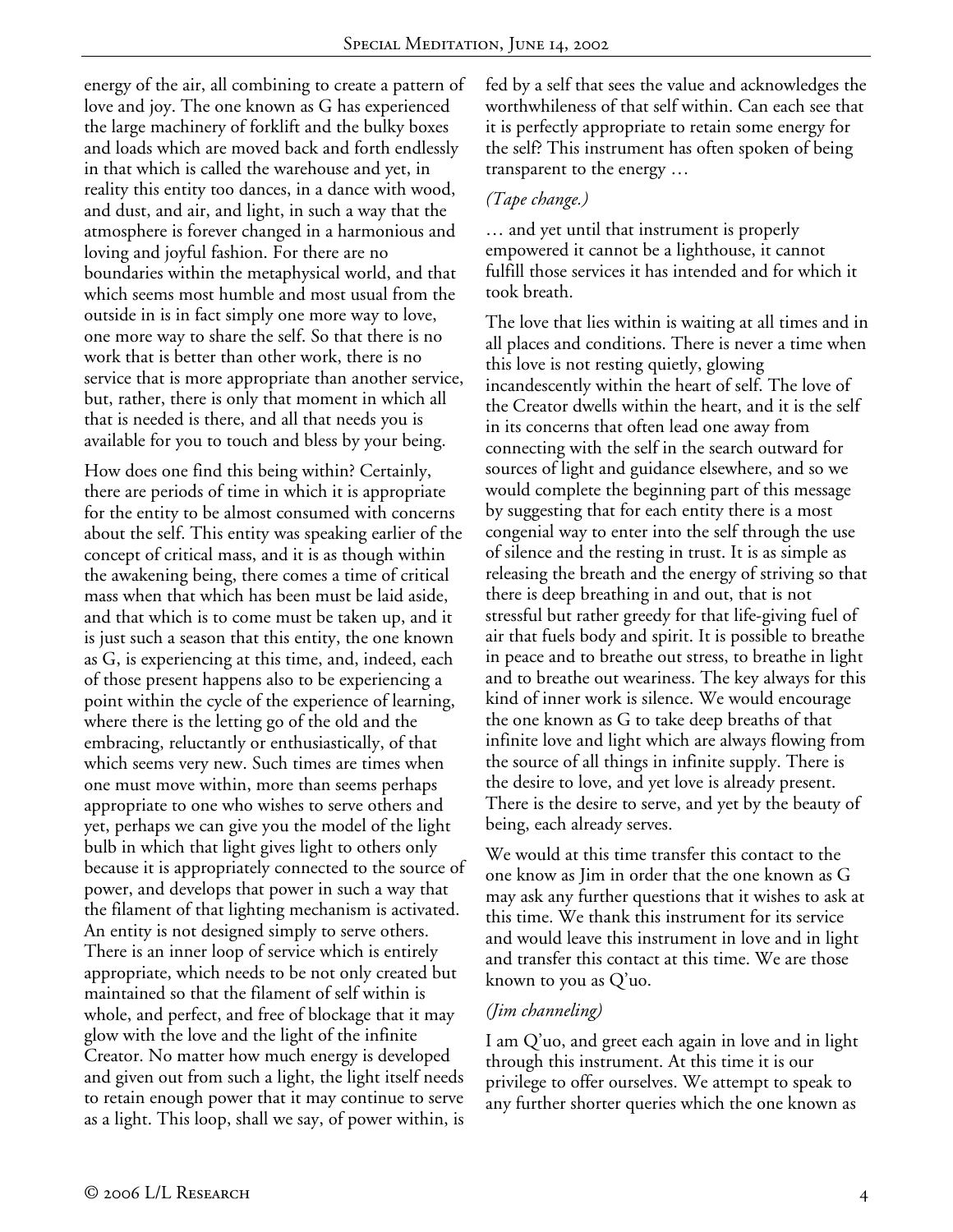G may have for us. Is there another query at this time?

**G:** Yes, there is. For several years now I have been unbearable fatigued. Some days I can literally feel my vitality being sucked from me, I can't find that life force and I've recently begun to suspect an infection called candidiasis. Can you tell me the cause of this fatigue or a measure that I can take to alleviate myself of this condition and ways that I can find that vital energy within?

I am Q'uo, and am aware of your query, my brother. We find that there is some information which we may share without infringement upon free will, however, there is the boundary of infringement which we must serve, for there is catalyst here that is of use in the spiritual growth of your being at this time.

The viewpoint of the self standing upon a prominent precipice and making the self ready to take a leap of faith into that which is your destiny is the basic situation with which you deal. There is the eagerness and the anticipation of the adventure that awaits, for it is that soul's destiny which you have created before this incarnation as the pattern for the incarnation which you feel is now ready to unfurl before you, as the marker, the guide post, the beginning of the great work. The dual feeling of anticipation and weariness is not so surprising when one considers the nature of spiritual paradox. Knowing beforehand that there is a great work to accomplish and yet seeing this work within the eyes of the work-a-day world, the illusion of this density, and translating the amount of work that lies ahead into the ordinary terms, causes one to feel a great burden, a great weight upon the soul, and this expresses itself in various ways in the physical vehicle, in the emotional vehicle, in the mental vehicle, and to a lesser extent within the spiritual vehicle as well.

If you choose to see this configuration of energy within your being at this time as this or that disease, and determine that you shall treat the disease, even in a superficial sense, as well as other levels of interpretation and application of remedy, then it is well to do so and to use the various healing modalities available to you as means by which you shall clear a path for full energy flow through your vehicle.

Thus, this particular catalyst can be used at any or all of the levels previously mentioned to enhance the

personal understanding of your need to make a choice, to take a leap, to begin a journey, and to be of service in every manner possible for you, and to learn that which is yours to learn, to give and to receive the love that you feel is within your being awaiting release. It is a choice which you may make upon various levels and it is the key to beginning a great work for you.

### Is there a further query, my brother?

**G:** Yes, I have had many recurring dreams of being in school, of missing homework, not showing up to class, missing deadlines … also dreams of playing in the school band that I was in and having difficulty playing basic songs. Can you give me any insight into what these dreams are tying to tell me? What am I missing?

I am Q'uo, and am aware of your query, my brother. We would again refer you to the beginning of our previous response in which we suggest that it was a matter of a point of view. This point of view in this instance being that opinion of yourself and how you feel that you have responded in your past to various opportunities and challenges that have been significant for you in your own growth in this illusion and within your own spiritual journey as well. It is a point of view which may be enhanced by seeing the self as the Creator, as a co-Creator of all that you experience in your incarnation.

Is there a further query, my brother?

**G:** Yes, by definition of being a spiritual outsider I am a wanderer. I was wondering if you can answer me whether my spirit is native to this planet or not?

I am Q'uo, and am aware of your query, my brother, and can respond in this case with the suggestion that you are of another planetary origin, of another density of origin, indeed, that which has been called a wanderer by those in this group, who has a mission to accomplish upon this planetary sphere, and who now seeks the nature and the heart of that mission.

Is there a further query, my brother?

**G:** Yes, I haven't experienced a loving relationship with a female in quite some time now and was wondering if I am, I don't know, meant to have one and where … is…she out there, is that person, if there is such a thing, out there for me? Will I experience something like that?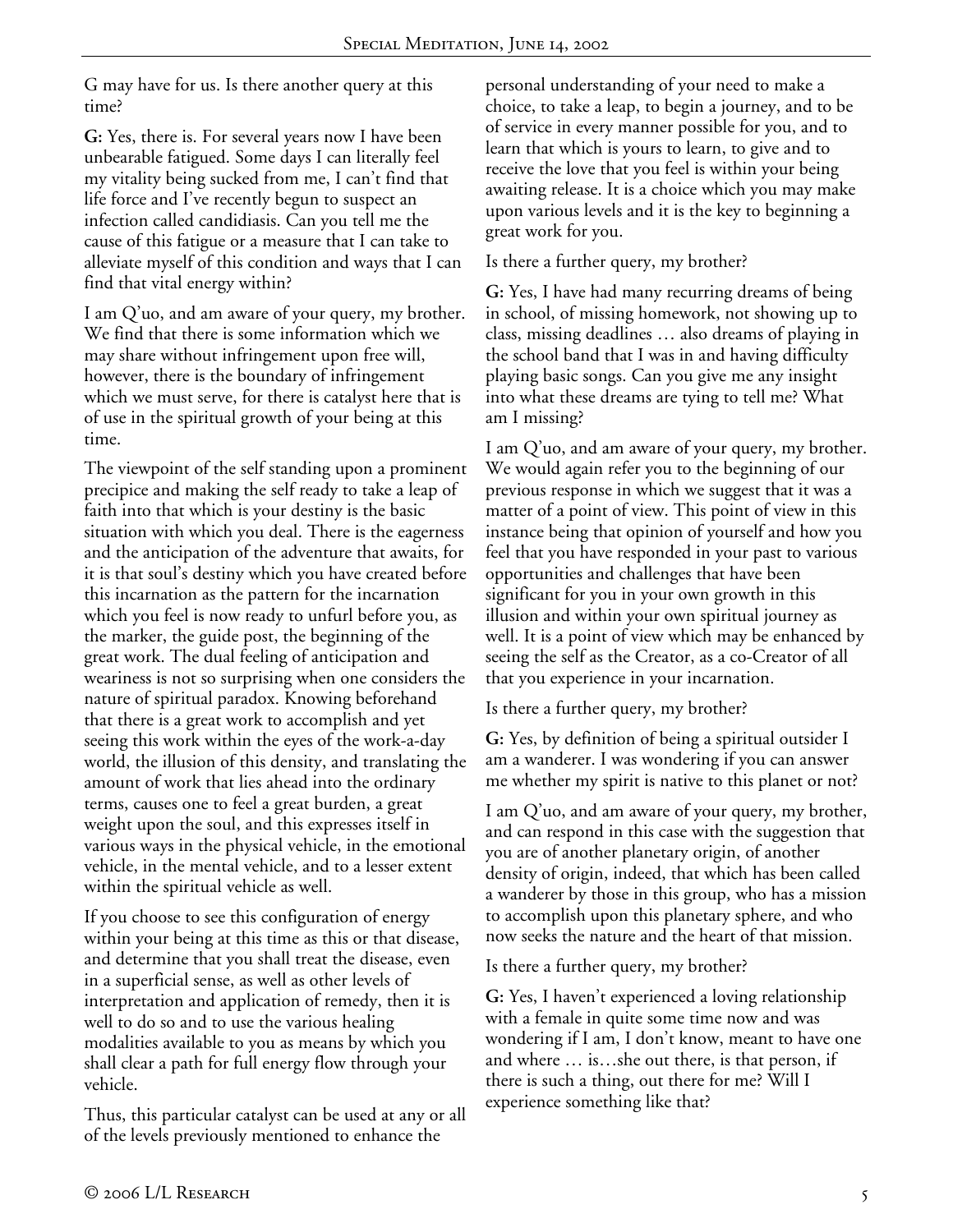I am Q'uo, and am aware of your query, my brother. Ahh, this one wants dessert before the main course. There is a great deal of work, my brother, that lies before you before, indeed, you find this friend upon your journey, for those of the nature of the wanderer are quite often solitary for a certain period of time, during which they find the heart of the journey, the road upon which they wish to travel. When the feet are firmly set upon this road then perhaps one day you shall notice another set walking closely beside you.

Is there another query, my brother?

**G:** Yes, if you need a description I will give you description but I'm sure you can read my mind in a sense. What did I experience the night of June 11th at two a.m. in the morning?

I am Q'uo, and am aware of your query, my brother. We are not usually of the disposition to speak to that which has not been spoken, yet, clearly in this instance we can suggest that this was an indicator, an initiatory experience that will find further repetition and permutation within the life pattern in the days to come.

Is there another query, my brother?

**G:** Thank you for offering me all these chances to ask my questions. When I am able to meditate, when I'm not very tired, I feel as if I am on one side of my head or my energies somehow are distorted; I'm angled, I'm twisted. Can you offer me some sort of explanation as to what is happening? What this is?

I am Q'uo, and am aware of your query, my brother. As your inner sensitivities become more sensitized to the experience of a metaphysical nature which is being born within you, these sensory perceptions of an inner nature will begin to be aware of the flow, or the blockage of the finer energies as they move through your chakra system. Indeed, as you feel that you feel you are distorted in one direction or another, this is a fairly accurate perception of how energies currently are configured within your metaphysical or time/space being. These energies are those with which you begin to work now as you seek the heart of your journey. The opportunity to balance them shall come to you in each daily round of activities as you are given the opportunity to express various levels of response to the catalyst that awakens these configurations. Thus, we recommend

patience and persistence in working with that which is given to you each day.

Is there final query, my brother?

**G:** In my mother's—if this isn't too long to answer—on my mother's side of my family there's been a big family blow-out, and my mother doesn't speak to her six brothers or sisters, and I've tried to find ways to mend fences and have not accomplished that. I know, I guess anything can be healed and the possibilities are infinite, but do you see it being probable that healing can take place within that family, within that situation, and, if so, can I do anything?

I am Q'uo, and am aware of your query, my brother. Indeed, there is always the possibility of healing, yet the desire to do so being absent in this case from many of those who are involved in the loss and seeking for love, there may yet need to be a time for the inner reflection, even upon the subconscious level, of some of these with whom you are closely aligned, and your part in this process may simply be to offer yourself as you are, to be spontaneous within the moment, guided by love and offering that which you feel, without dedication to any particular outcome. In other words, shining the light of your love as best you can and letting what comes of it be as it is. Perfect in it's own balance, though mysterious in it's manifestation.

At this time we would thank each present for making those sacrifices necessary to join this circle of seeking and for inviting our presence within your seeking this day. We are always most grateful to join you here, upon that dusty path which each pilgrim seeker of truth travels within the great density of choice that is yours at this time. We would remind each that we are but your brothers and sisters, who seek perhaps a bit further upon this same path, and who offer our opinions to you as those who have experienced what you now experience and who wish to be of service to you. Take those words and thoughts of ours which ring of truth and leave all else behind which does not ring of that truth for you, for we would not be stumbling blocks upon your path. Realize that each step you take is perfectly planned, if not upon this level of experience then upon that pre-incarnational level which anticipated the great range of experience that would be yours within this illusion, that you have within you each capability of meeting each catalyst with a successful